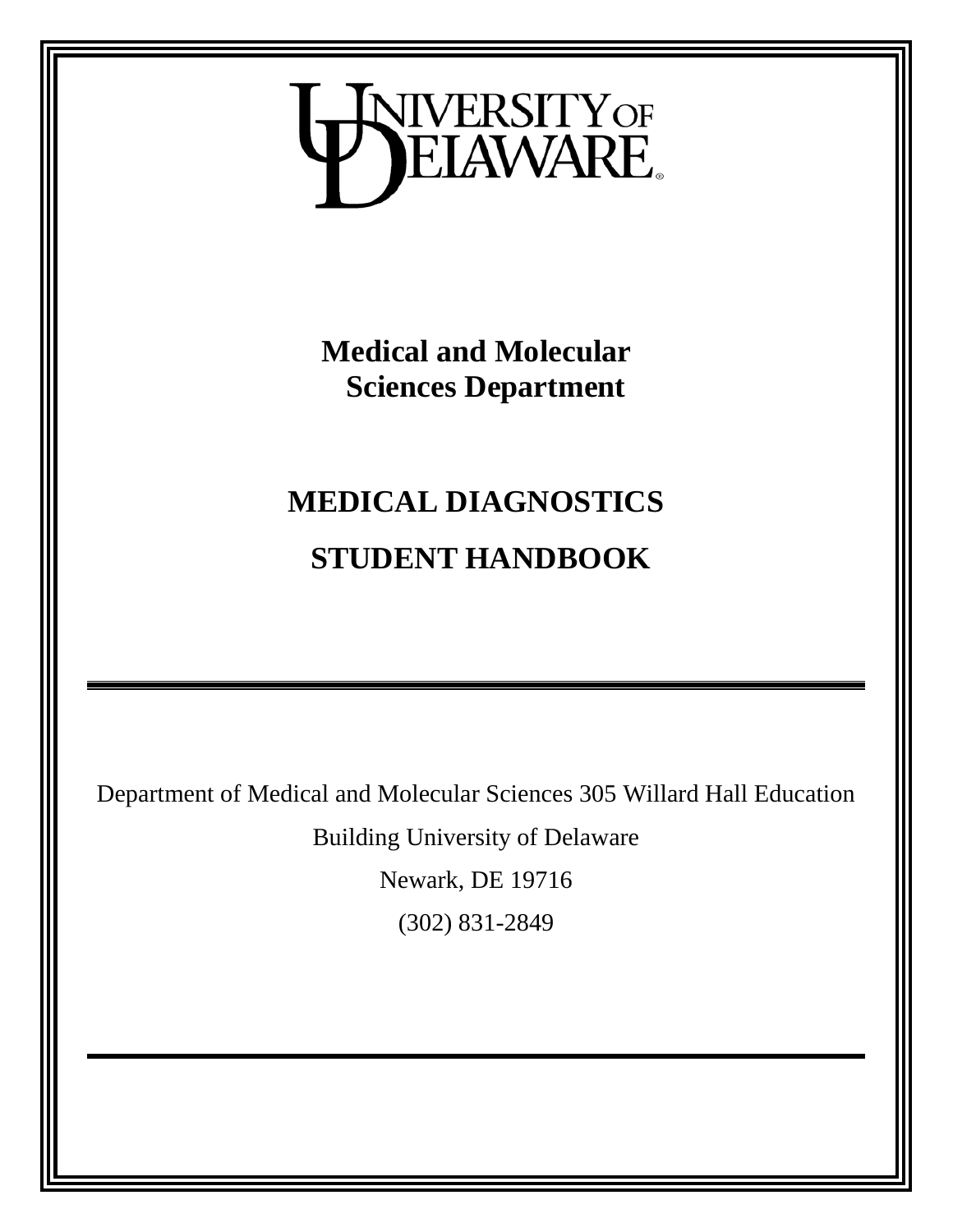### **Administration**

<span id="page-1-0"></span>These policies were adopted in order to facilitate the success and ensure the welfare of students in the Medical Diagnostics major and in their future careers. Feel free to contact the Program Director if you have any questions concerning Department policies.

Please indicate your understanding of these policies by **signing** on the indicated space on **page 9** and **returning a copy of the signed student signature page to Mrs. Jodi Allen by either email or mail using the address below.** Please **return** the signed signature page by **June 30th .** Keep a copy of the document for your records.

### **Program Administers**

**Ester Biswas-Fiss, Ph.D.** Professor and Chair Department of Medical and Molecular Sciences 302.831.2849 [ebiswas@udel.edu](mailto:ebiswas@udel.edu)

#### **Denene Lofland Ph.D., FACs, MT(ASCP)**

Associate Professor Medical Diagnostics Program Director 305 Willard Hall Education Building University of Delaware 302.831.8737 [dlofland@udel.edu](mailto:dlofland@udel.edu)

#### **Diana Levering**

Academic Support Coordinator 305 Willard Hall Education Building University of Delaware 302.831.2849 [levering@UDel.Edu](mailto:levering@UDel.Edu)

#### **Jodi Allen**

Administrative Assistant 305 Willard Hall Education Building University of Delaware 302.831.2849 [joallen@udel.edu](mailto:joallen@udel.edu)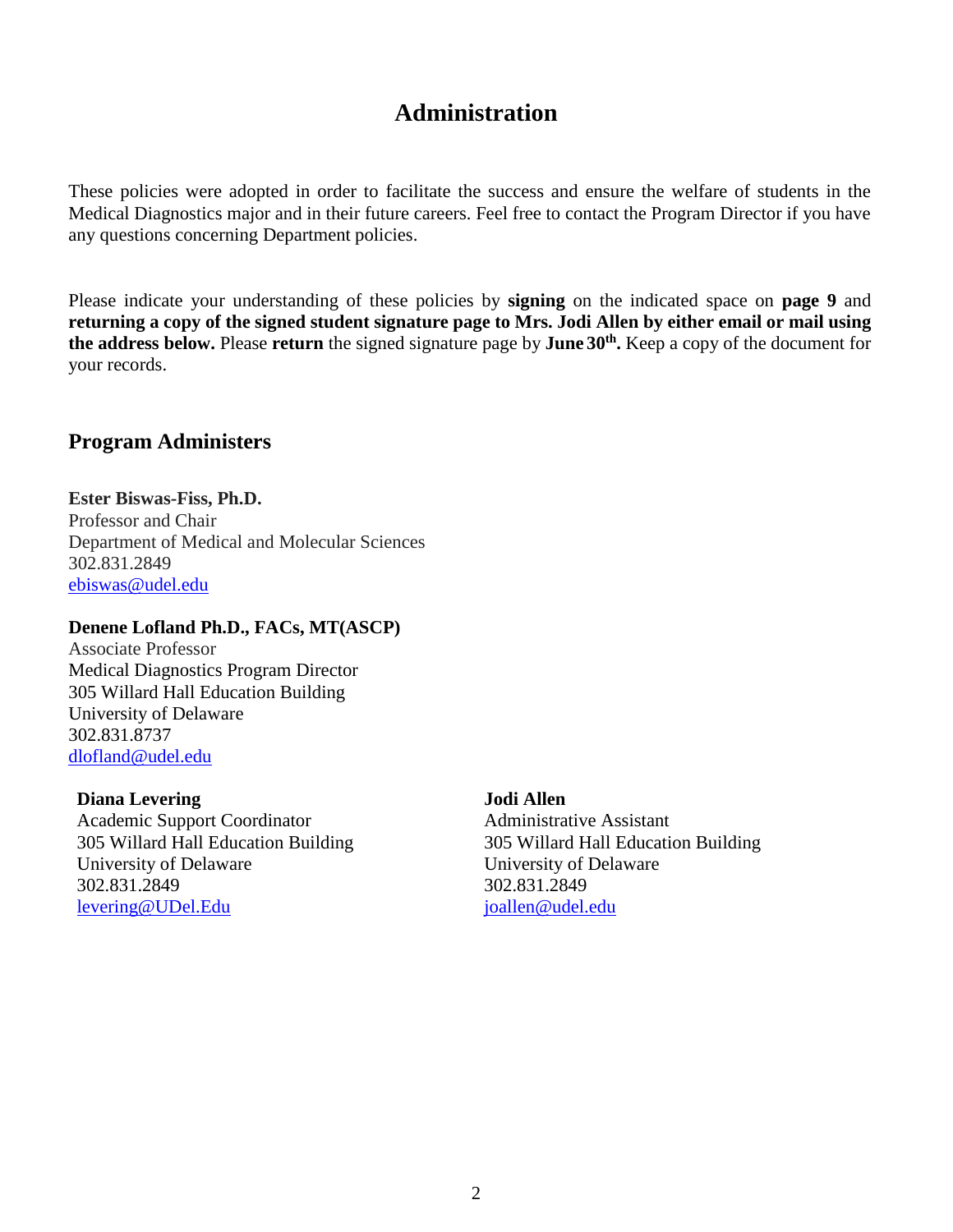## **Table of Contents**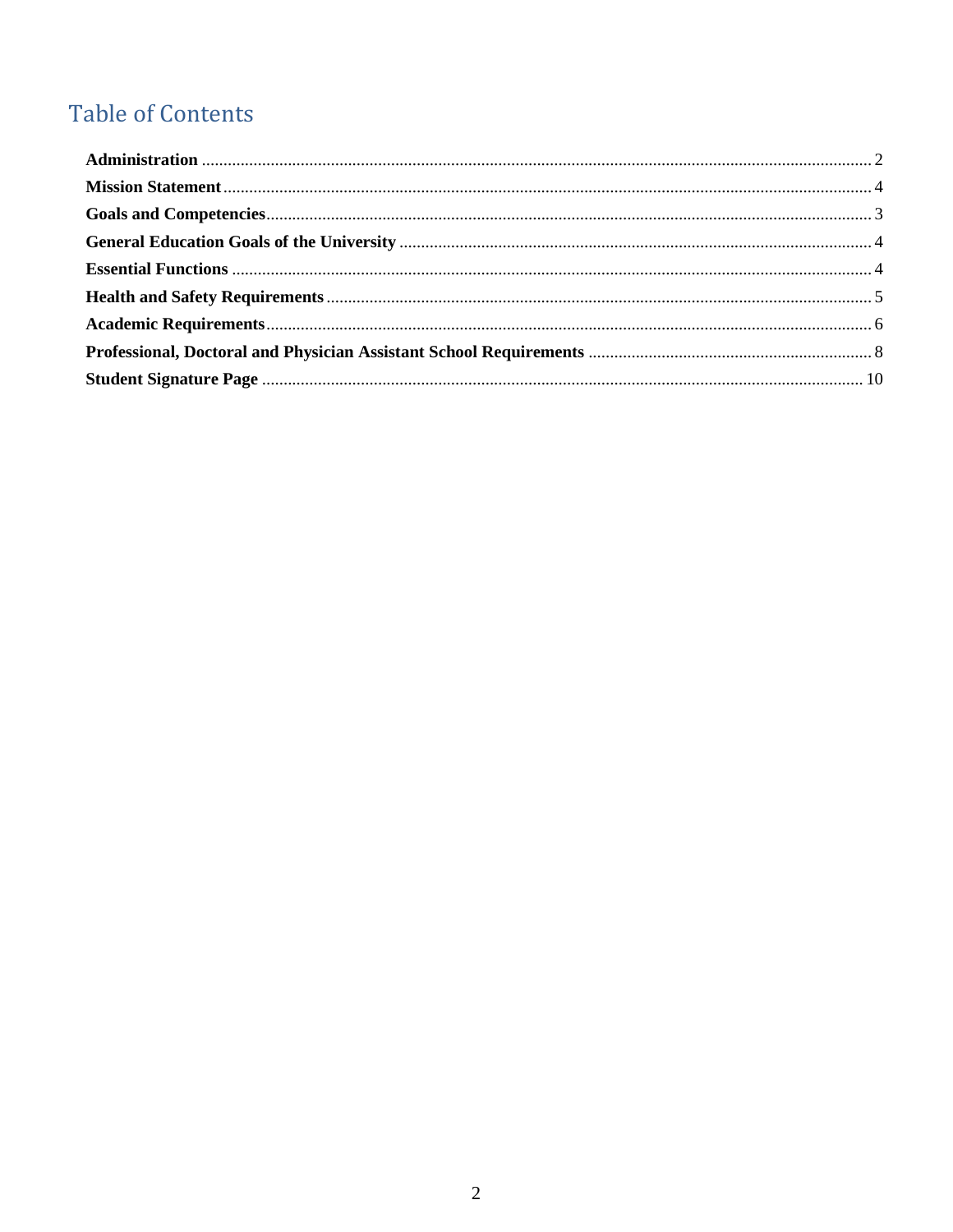### **Mission Statement**

<span id="page-3-0"></span>The Department of Medical and Molecular Sciences is committed to providing skilled, critically-thinking practitioners equipped to be future leaders in health sciences. In this pursuit, the Department is committed to active engagement of undergraduate and graduate students in experiential learning, to forming collaborative partnerships with educational, clinical, industrial and research experts locally and globally, to discovering innovative breakthroughs in research that contribute to the health and basic sciences body of knowledge, and to functioning as an expert resource regarding all issues related to Medical and Molecular Science.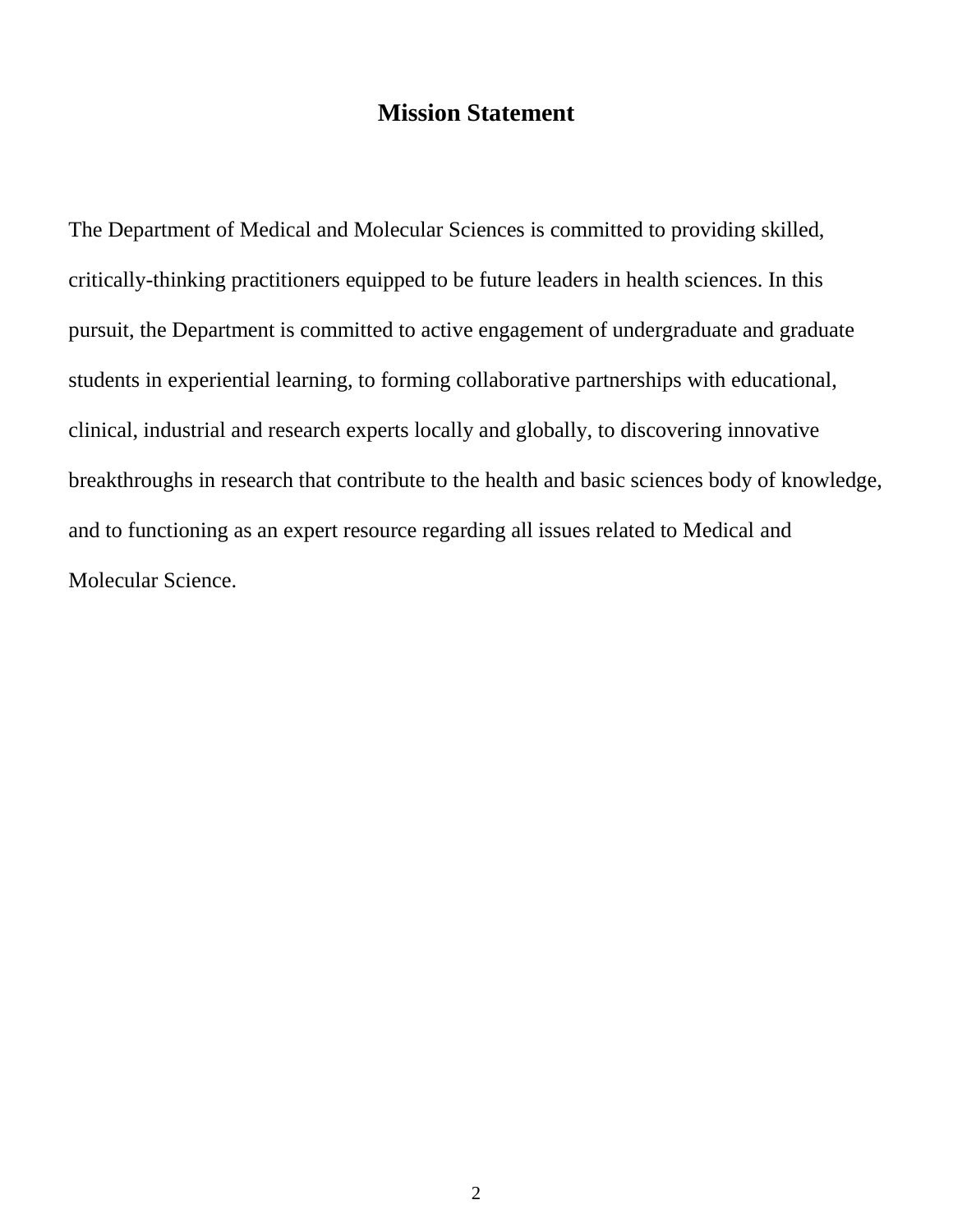### **Goals and Competencies**

<span id="page-4-0"></span>It is the goal of the University of Delaware to encourage students to achieve their highest standard of scholarship and to help them assume responsibility for developing and achieving their own goals and objectives. In accordance with this, the primary educational goals of the Department of Medical and Molecular Sciences are to provide students with an excellent comprehensive education in medical diagnostics leading to a baccalaureate degree, to prepare students to function in professional positions as practitioners for the healthcare environment of the  $21<sup>st</sup>$  century, and to prepare students to be life-long learners so as to remain current with advances in medical science.

The curriculum design assures student-oriented instruction in the pathology of disease and the theory of diagnostic laboratory procedures. The capstone course, MMSC 462, Interprofessional Healthcare Perspectives, is a continuum of this specialized, medical education and is designed to broaden the student's education and experience. This approach to medical education enables students to graduate from the University prepared to enter the healthcare profession or professional and graduate schools.

The Medical Diagnostics major's educational objectives, listed below, encompass each area of laboratory services including clinical chemistry, hematology, hemostasis, immunohematology, immunology, microbiology, molecular diagnostics/genetics, urinalysis and body fluids analysis. To accomplish the educational goals of the program and some of the general education goals of the University, the curriculum incorporates cognitive competencies. After successfully attending lectures and completing assignments, the student will be able to:

- Utilize scientific principles (e.g., physiology, immunology, biochemistry, genetics, microbiology, etc.), laboratory principles, and methodologies as they apply to the clinical and medical settings.
- Interpret accurately laboratory test data and determine their clinical significance.
- Communicate, through oral and written skills, effectively and professionally to enable consultative and educational interactions with healthcare personnel, the public, and patients in order to function successfully as a member of the healthcare team.
- Demonstrate ethical behavior and professionalism, maintain confidentiality of patient information, and participate in continuing education for one's own professional career development.
- Develop skills and knowledge to become life-long learners.
- Evaluate published scientific studies utilizing knowledge of research design.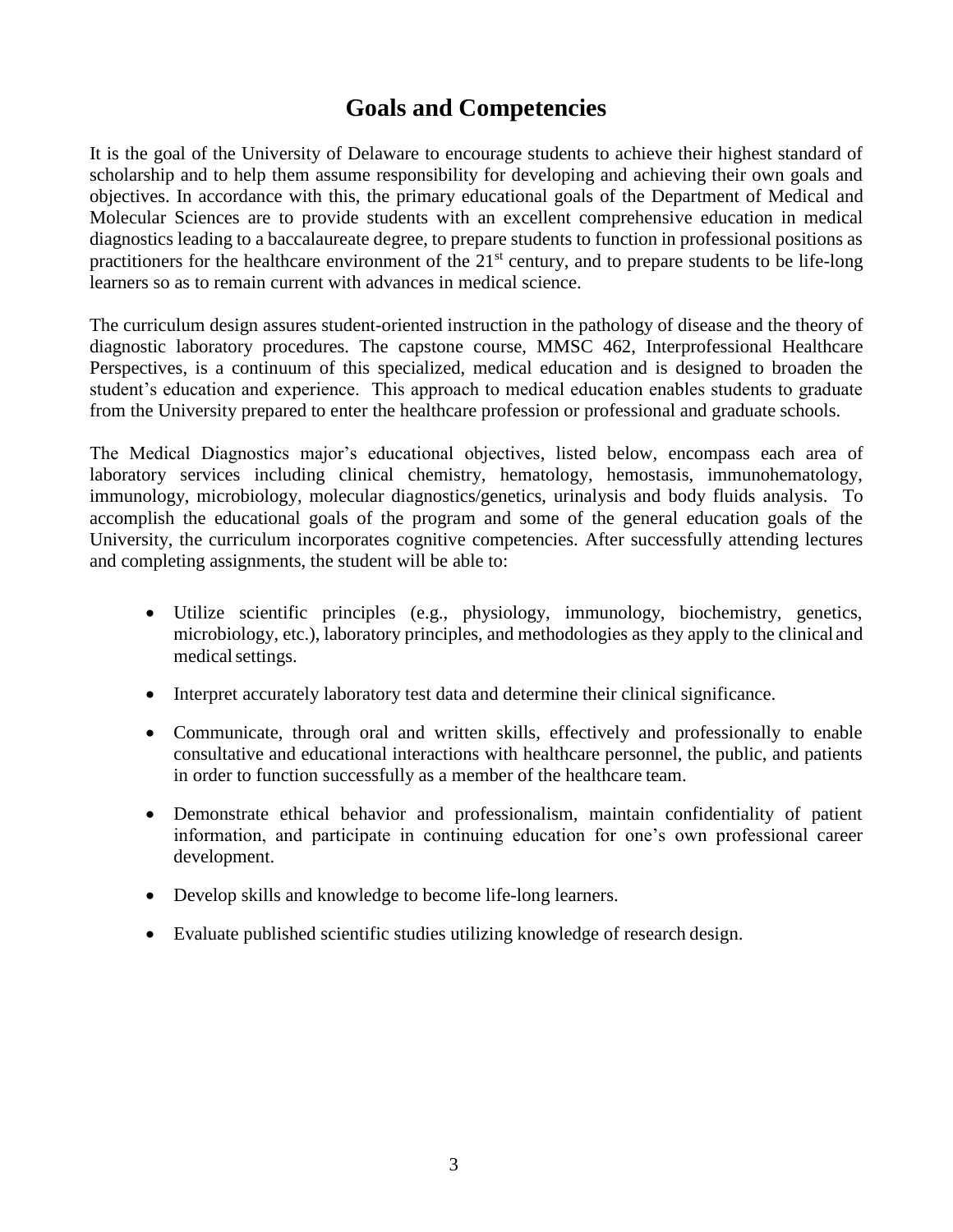### **General Education Goals of the University**

<span id="page-5-0"></span>After successfully attending lectures and completing assignments in the liberal arts courses, the student will be able to:

- Read critically, analyze arguments and information, and engage in constructive ideation.
- Communicate effectively in writing, orally, and through creative expression.
- Work collaboratively and independently within and across a variety of cultural contexts and a spectrum of differences.
- Critically evaluate the ethical implications of their words and actions.
- Reason quantitatively, computationally and scientifically.

### **Essential Functions**

<span id="page-5-1"></span>As a Medical Diagnostics major, you have chosen to pursue a healthcare profession, where honesty and integrity are critical personal characteristics required both in academic studies and in the practice of the medical profession. Successful students are self-sufficient, problem-solvers who like the challenge and responsibility that careers in healthcare provide. In order for graduates to maintain their competence, they need to be life-long learners. As a Medical Diagnostic student, you must develop skills and techniques to locate reliable information and to be self-learners. The principles that embody the Essential Functions are applicable to the many career opportunities that exist in healthcare. Physicians, physician assistants, dentists, optometrists, etc. need to possess the same qualities that are detailed in the Essential Functions including but not limited to manual dexterity, good eye-hand coordination, safe utilization of equipment, accuracy, maintaining composure in stressful situations, utilizing independent judgment, exercising good communication skills, demonstrating ability to comprehend scientific and medical information, and maintaining patient confidentiality. The Essential Functions are comprised of emotional and professional/intellectual demands and are the expectations for a student who plans to pursue graduate or professional school upon graduation.

The *emotional demands* required of students include the ability to:

- 1. Maintain composure and professionalism while providing appropriate services under stressful situations, such as time constraints, emergencies, rudeness, etc.
- 2. Utilize independent judgment and act logically in the performance of one's duties.
- 3. Organize and accept responsibility for one's work, including acknowledgement of errors or uncertainty and acceptance of constructive criticism.
- 4. Employ sufficient psychological stability to consistently and dependably utilize critical thinking in order to formulate and implement safe and ethical healthcare decisions in a variety of healthcare settings.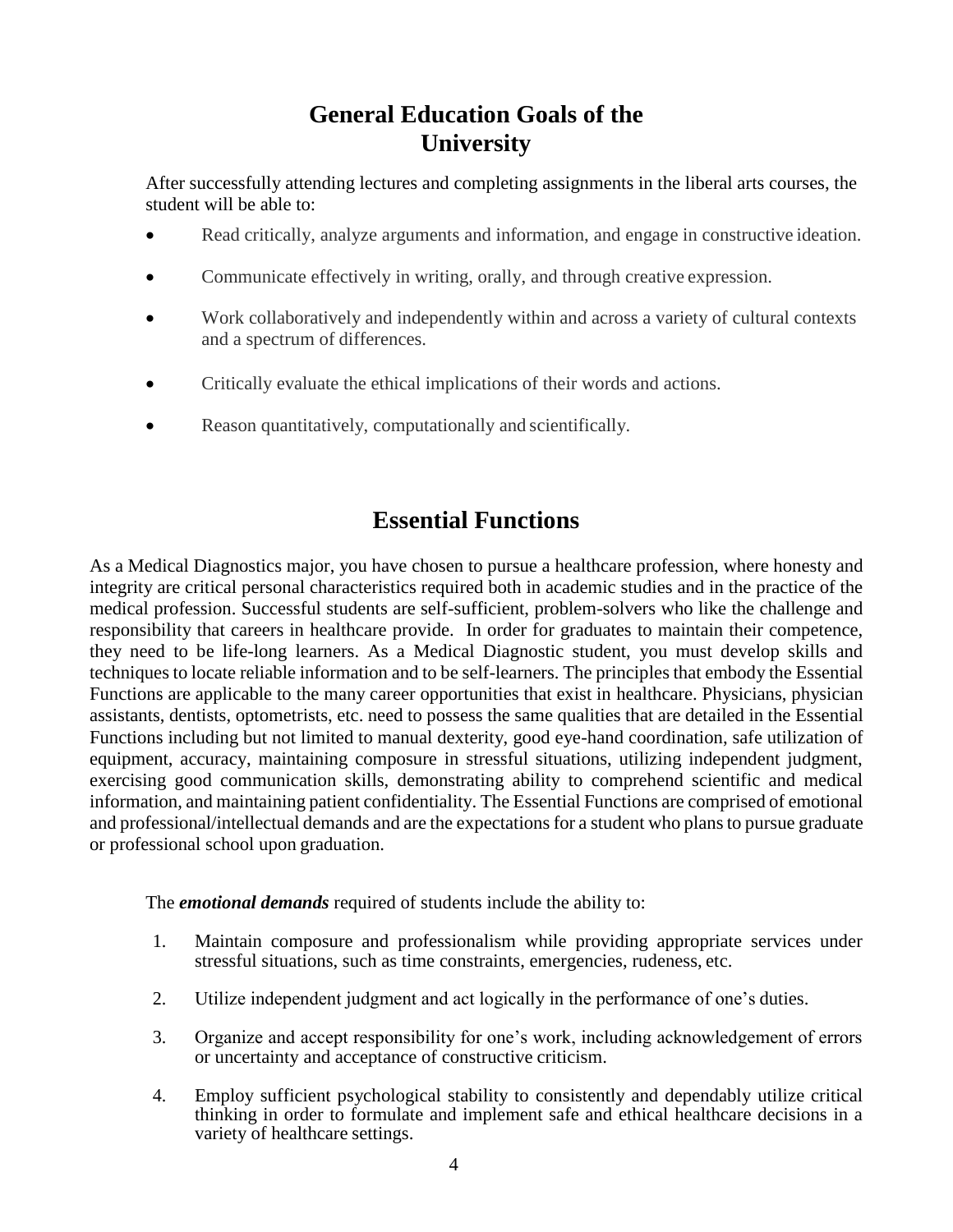The *professional/intellectual demands* required of students include the ability to:

- 1. Communicate in a professional, positive, tactful manner with patients, physicians, nurses, and other healthcare and non-healthcare employees.
- 2. Communicate understandably, comprehend, and follow directions in English as evidenced by verbal, written, and reading skills.
- 3. Communicate, through the use of assistive devices (e.g., hearing aids, phone receivers, etc.) if needed, so as to converse understandably in English.
- 4. Maintain patient confidentiality and exercise ethical judgment, integrity, honesty, dependability, and accountability in the performance of one's responsibilities.
- 5. Demonstrate the intellectual skills required to comprehend scientific and medical information, perform mathematical calculations, analyze information, evaluate information, and use critical thinking skills to solve problems.
- 6. Maintain a well-groomed, neat, professional appearance.

### **Health and Safety Requirements**

<span id="page-6-0"></span>While not required in the undergraduate curriculum, many graduate educational programs that lead to healthcare careers, including those for physicians, physician assistants, dentists, optometrists, podiatrists, etc., require undergraduate students to experience the particular career by participating in clinically oriented activities. The number of clinical service hours performed and the type of facility in which the service is performed vary among the career options. Students should inquire about the clinical experience early in the freshman year to be sure that they meet the requirements of their chosen graduate education. The best way to obtain patient contact is by the student volunteering in a health-related environment such as a hospital, emergency department, ambulance corps, neighborhood clinic, physician's office, nursing home, etc.

#### • **Health Requirements**

To safeguard the health and safety of staff and patients when performing educational activities in the clinical setting, students may be required to have a routine physical examination before the start of volunteer activities. The physical examination provides verification that the student appears to be free from disease or any impediment which would interfere with normal activity, study, or physical effort.

#### • **Immunizations**

Before starting clinical activities, students may be required to have specific testing and/or immunization (or documentation thereof) for hepatitis B virus, tetanus, measles (rubeola), mumps, and rubella (MMR), varicella (chicken pox), influenza and tuberculosis (2-step PPD tuberculin skin test or QuantiFERON® test). Students might be required to submit documentation of immunity as evidenced by positive immune titers for several of these diseases. For the safety of patients, healthcare institutions have the right to refuse student participation, if the student is unwilling to comply with immunization requirements.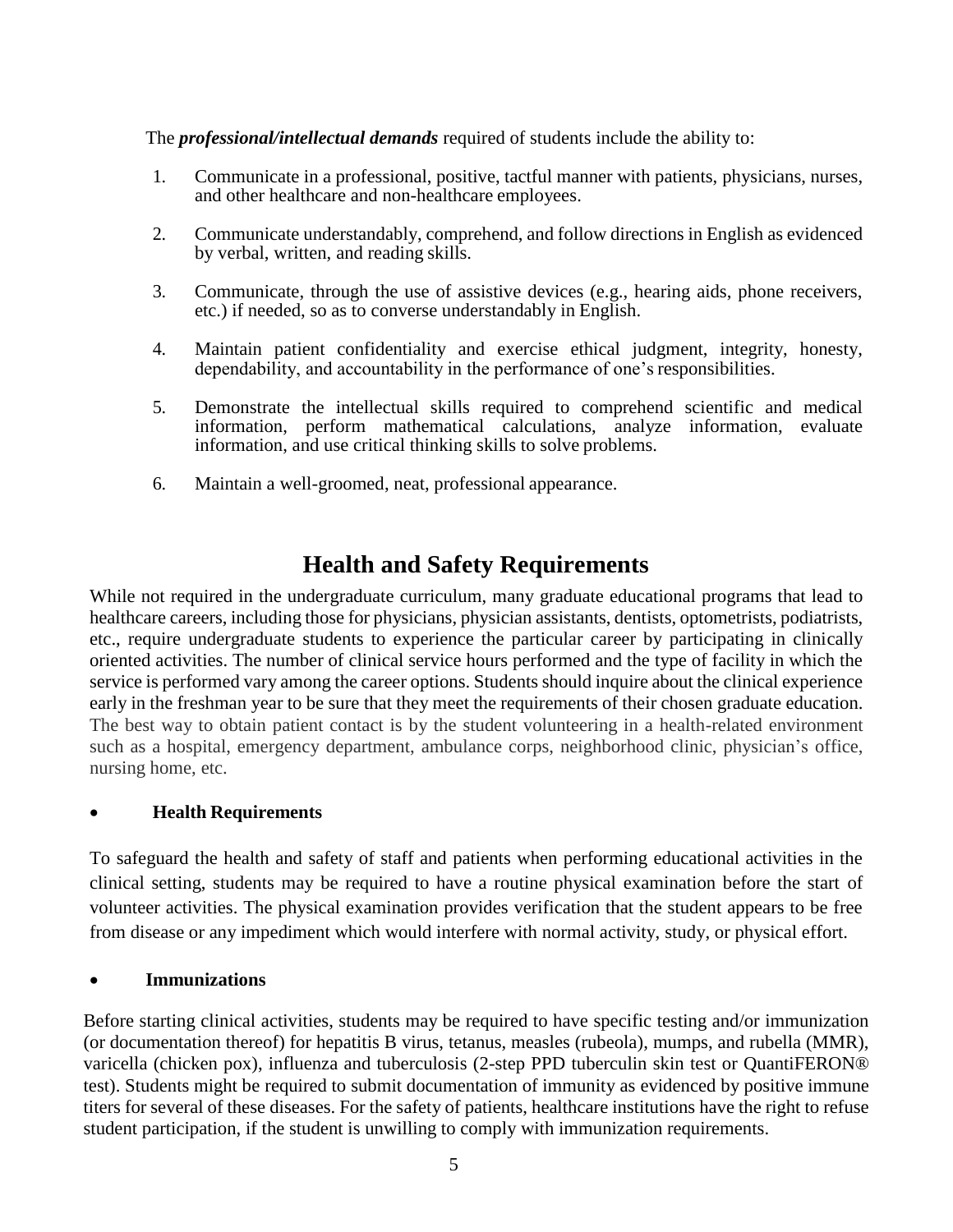Healthcare personnel are among those at increased risk for acquiring hepatitis B virus infection due to their frequent contact with human blood and other body fluids**.** A student who wishes to be immunized may receive the injections from his or her primary care provider. **Such immunizations should begin at least six months prior to volunteer activities.** Alternatively, the vaccine is available through Student Health Services paid for by the student. The vaccine is administered as a series of three injections given at appropriate intervals over a six-month period. If a student has been vaccinated previously, most hospitals will require a blood test to determine antibody titer to the hepatitis B virus or an additional booster.

#### • **Drug Screening, Criminal Background Check, and Other Requirements**

Before starting clinical activities, a student may be required to complete a urine drug screening and a criminal background check. There are some requirements that may be specific to certain healthcare institutions, including but not limited to: child abuse registry investigation and adult abuse registry investigation. For the safety of patients, healthcare institutions reserve the right to request a urine drug screening and such criminal/abusive background checks at the commencement of clinical activities.

#### • **Important Note**

Students should be aware that results from the criminal background check, urine drug screening, child abuse registry investigation, and adult abuse registry investigation could prevent the student's ability to participate in clinical activities at healthcare institutions. In addition, candidates applying for employment in healthcare are typically required to undergo a criminal background check and urine drug screening. Each student should use sound judgment and avoid situations which could result in poor decisions. Failure to do so could jeopardize the student's ability to complete graduate medical education or secure health profession employment, thus impacting future career goals in healthcare.

### **Academic Requirements**

#### <span id="page-7-0"></span>• **Course Checklist**

#### **PRE-REQS MAJOR COURSE REQUIREMENTS**

| Course                          | Cr               | Course                    | Cr                             |
|---------------------------------|------------------|---------------------------|--------------------------------|
| ENGL <sub>110</sub>             | 3                | MMSC100 Intro to MLS      |                                |
| MATH221 or 241 Calculus I       | $3 \quad \qquad$ | MMSC200 Language of Med   |                                |
| BISC207 Intro Biology I         | $4\overline{ }$  | MMSC360 Clin Immuno/Vir   | $3 \sim$                       |
| <b>BISC208 Intro Biology II</b> | $4 \quad -$      | MMSC402 Body Fluid Analys |                                |
| BISC300 Intro to Microbio       | $4\overline{ }$  | MMSC407 Clin Phys Chem I  | $3 \sim$                       |
| CHEM103 or 107 Gen Chem         | $4\degree$       | MMSC436 Clin Phys Chem II | $3 \sim$                       |
| CHEM104 or 108 Gen Chem         | $\sim$ 4         | MMSC423 Hematology I      | $2 \left( \frac{1}{2} \right)$ |
| CHEM321/325 Org Chem I          | $4\degree$       | MMSC433 Hematology II     |                                |
| CHEM322/326 Org Chem II         | 4                | MMSC409 Immunoheme I      | 2                              |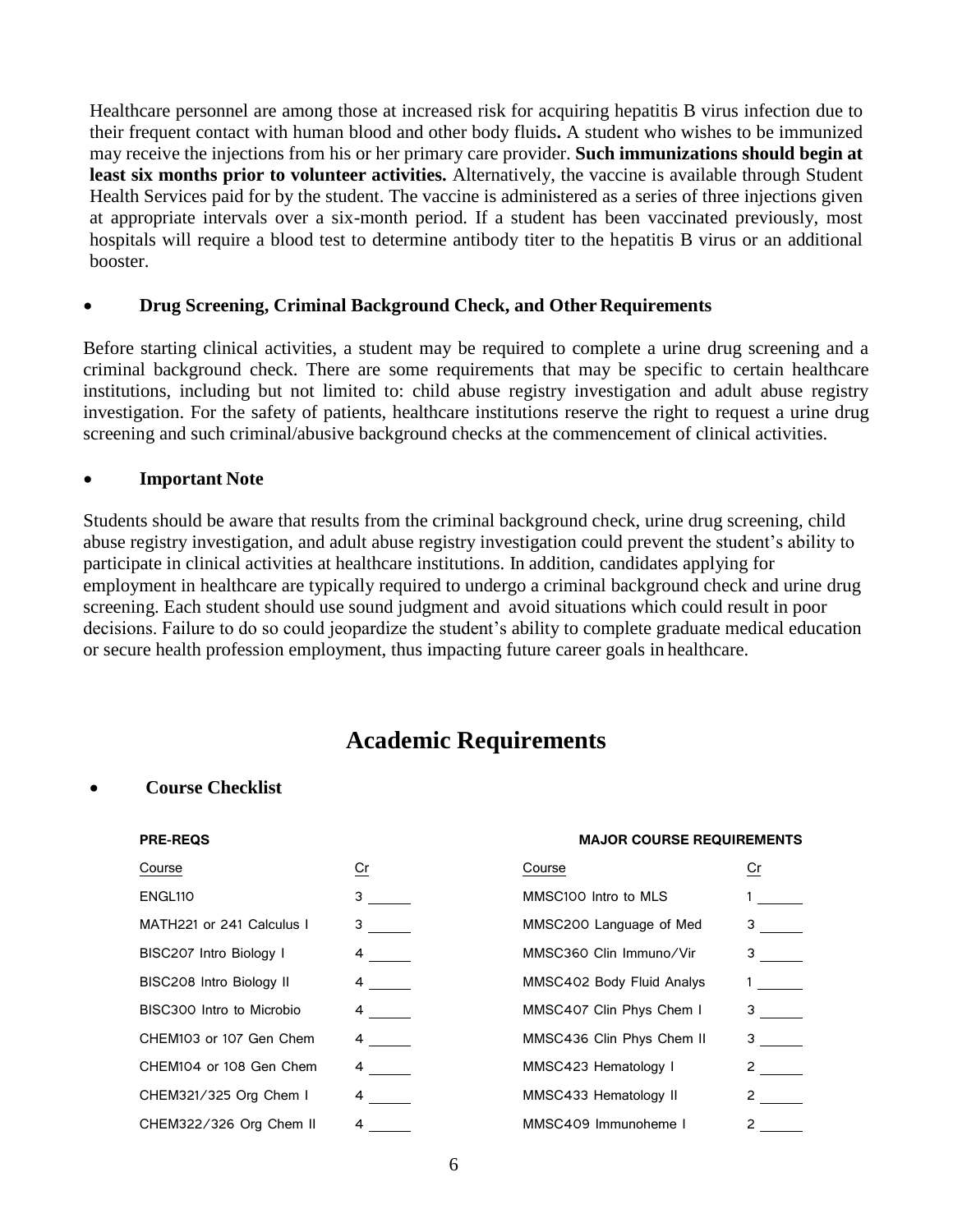| BISC276 Human Physiology* 4              |                        | MMSC420 Immunoheme II         | $2 \quad \underline{\qquad}$   |
|------------------------------------------|------------------------|-------------------------------|--------------------------------|
| PHYS201/202 Intro Physics1/2* 8          |                        | MMSC428 Medical Micro         | $3 \sim$                       |
| OR.                                      |                        | MMSC438 Diag Bact/Myc         | $2 \left( \frac{1}{2} \right)$ |
| KAAP309/310 Human A&PI/2** 4             |                        | BISC401 Mol Bio of Cell       | $3 \quad \blacksquare$         |
| CHEM214 Elementary Biochem 3             |                        | <b>AND</b>                    |                                |
| OR.                                      |                        | BISC403 Genetics              | $3^{\circ}$                    |
| CHEM527 Intro Biochem                    | $3 \equiv$             | OR.                           |                                |
| UNIV First Year Experience               | $1 \quad \blacksquare$ | MMSC490 Clin/Mol Diag         | $3 \qquad -$                   |
|                                          |                        | <b>MMSC491 Human Genetics</b> | $3 \quad \blacksquare$         |
|                                          |                        | STAT200 Basic Stat Practice   | $3 \quad \blacksquare$         |
| Circle MATH Course Completed             |                        | OR.                           |                                |
| Complete CHEM213/215 and CHEM214/216 OR  |                        | STAT408 Stat Research Meth    | 3                              |
| CHEM321/325 and CHEM322/326 and CHEM214* |                        | MMSC462 IHP                   | 3                              |

**\***Recommended for Professional school/ \*\* Recommended for PA school

#### • **Grading**

*Students must obtain a grade of C- or higher* in each of the Department of Medical and Molecular Sciences (MMSC) courses to progress in the Medical Diagnostics major. A grade of C- requires attainment of a minimal grade of 70%. Grades are not curved and Medical and Molecular Sciences courses are offered only once a year. To avoid problems that may impede progression in the major, a student who finds themselves in academic difficulty is encouraged to seek assistance from the Office of Academic Enrichment and the Center for Counseling and Student Development. NOTE: In accordance with University policy, courses taken at another institution must be graded C or better to transfer, i.e., a grade of C- is not acceptable for transfer.

See [http://www.udel.edu/registrar/transfer/transins.html.](http://www.udel.edu/registrar/transfer/transins.html)

#### • **Lecture Attendance**

*Attendance at all Medical and Molecular Sciences lectures is highly recommended*. Individual faculty might require attendance. The student must abide by the regulations set forth in each Medical and Molecular Sciences course, so the student should consult the policy contained in each course manual. In general, absence from class due to illness, death of a family member, a personal emergency, participation in university-related events or observance of a religious holiday will constitute cause for an excused absence. Examples of unexcused absences include but are not limited to scheduling routine medical and dental appointments, expanding spring break beyond its allotted time, or scheduling other travels for personal reasons.

#### • **Computerized Testing**

The Department of Medical and Molecular Sciences utilizes computerized assessment and assessment administration (e.g. ExamSoft) to administer examinations. In several Department courses, students will be required to bring a laptop or tablet to the classroom to participate in testing.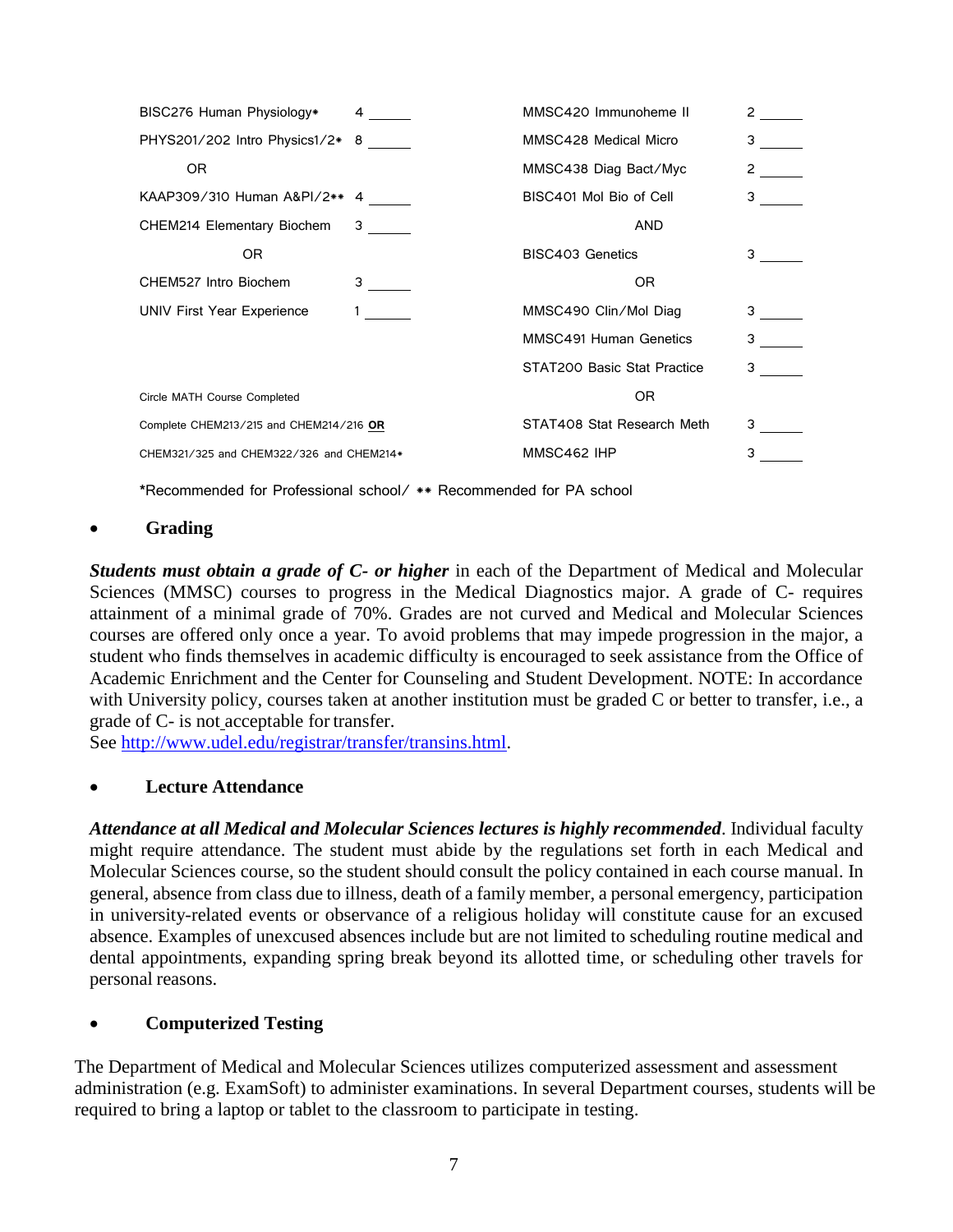#### • **Student Grievances and Disciplinary Action**

Honesty and reliability are essential in the medical profession, and these qualities are emphasized in all of the undergraduate professional courses. Any incidence of personal misconduct, suspected cheating on an examination, plagiarism, or any other form of academic dishonesty by a student will be communicated to the Office of Student Conduct. If warranted, the incidence may be adjudicated by the Undergraduate Student Conduct System. Determination of misconduct may result in an F in the course and automatic dismissal from the Medical Diagnostics major.

Student grievances are handled according to the policies of the Department of Medical and Molecular Sciences, the College of Health Sciences, and the University at large. Students should refer to the *University of Delaware Student Guide to University Policies* for detailed information on academic and non-academic grievance procedures (available at [http://www.udel.edu/stuguide/current\)](http://www.udel.edu/stuguide/current).

### **Professional, Doctoral and Physician Assistant School Requirements**

#### <span id="page-9-0"></span>• **Academics**

A minimum MDD program entrance GPA of 3.0 is strongly recommended for students considering professional (medical, dental, optometric, podiatric), doctoral or physician assistant schools. The recommended science prerequisites for professional schools include [BISC 207,](https://catalog.udel.edu/preview_entity.php?catoid=29&ent_oid=3078&returnto=3567#tt9719) [BISC 208,](https://catalog.udel.edu/preview_entity.php?catoid=29&ent_oid=3078&returnto=3567#tt9905) [BISC 300,](https://catalog.udel.edu/preview_entity.php?catoid=29&ent_oid=3078&returnto=3567#tt2124) [CHEM 103](https://catalog.udel.edu/preview_entity.php?catoid=29&ent_oid=3078&returnto=3567#tt3356) or [CHEM 107,](https://catalog.udel.edu/preview_entity.php?catoid=29&ent_oid=3078&returnto=3567#tt7596) [CHEM 104](https://catalog.udel.edu/preview_entity.php?catoid=29&ent_oid=3078&returnto=3567#tt345) or [CHEM 108,](https://catalog.udel.edu/preview_entity.php?catoid=29&ent_oid=3078&returnto=3567#tt1663) [CHEM 321,](https://catalog.udel.edu/preview_entity.php?catoid=29&ent_oid=3078&returnto=3567#tt4645) [CHEM 325,](https://catalog.udel.edu/preview_entity.php?catoid=29&ent_oid=3078&returnto=3567#tt6437) [CHEM 322,](https://catalog.udel.edu/preview_entity.php?catoid=29&ent_oid=3078&returnto=3567#tt6746) [CHEM](https://catalog.udel.edu/preview_entity.php?catoid=29&ent_oid=3078&returnto=3567#tt8193)  [326](https://catalog.udel.edu/preview_entity.php?catoid=29&ent_oid=3078&returnto=3567#tt8193) and the science sequence of [BISC 276](https://catalog.udel.edu/preview_entity.php?catoid=29&ent_oid=3078&returnto=3567#tt3352) and [PHYS 201](https://catalog.udel.edu/preview_entity.php?catoid=29&ent_oid=3078&returnto=3567#tt6046)[/PHYS 202](https://catalog.udel.edu/preview_entity.php?catoid=29&ent_oid=3078&returnto=3567#tt2937) and either [MATH 221](https://catalog.udel.edu/preview_entity.php?catoid=29&ent_oid=3078&returnto=3567#tt9545) or [MATH](https://catalog.udel.edu/preview_entity.php?catoid=29&ent_oid=3078&returnto=3567#tt1741)  [241.](https://catalog.udel.edu/preview_entity.php?catoid=29&ent_oid=3078&returnto=3567#tt1741) These courses satisfy the admission requirements for most professional schools. *Students should review programs of interest to determine specific admission requirements and, in consultation with an advisor, adjust course plan accordingly.*

#### • **Health Professions Evaluation Committee**

A student whose educational goal is to attend a professional school should become familiar with the Health Professions Evaluation Committee (HPEC) no later than the junior year. *Please note, students pursuing graduate education as a physician assistant are not expected to open a file with this Committee.*  HPEC is a University committee composed of University faculty and local physicians, who evaluate the credentials of perspective candidates for medical and dental school admission. A junior student must complete their HPEC pre-med file, be interviewed by two HPEC members in preparation for the University's evaluation of the student's record, and take the appropriate standardized admission exam, e.g., MCAT, DAT, or GRE. A student may open an HPEC file as early as the freshman year, most often during the sophomore year and no later than the junior year. For additional information about HPEC, refer to [http://sites.udel.edu/healthpro/hpec\\_home.](http://sites.udel.edu/healthpro/hpec_home)

#### • **Center for Health Profession Studies**

The Center for Health Profession Studies focuses on assisting students who are interested in careers in the health professions. The Center helps to assist students who want to pursue careers in medicine,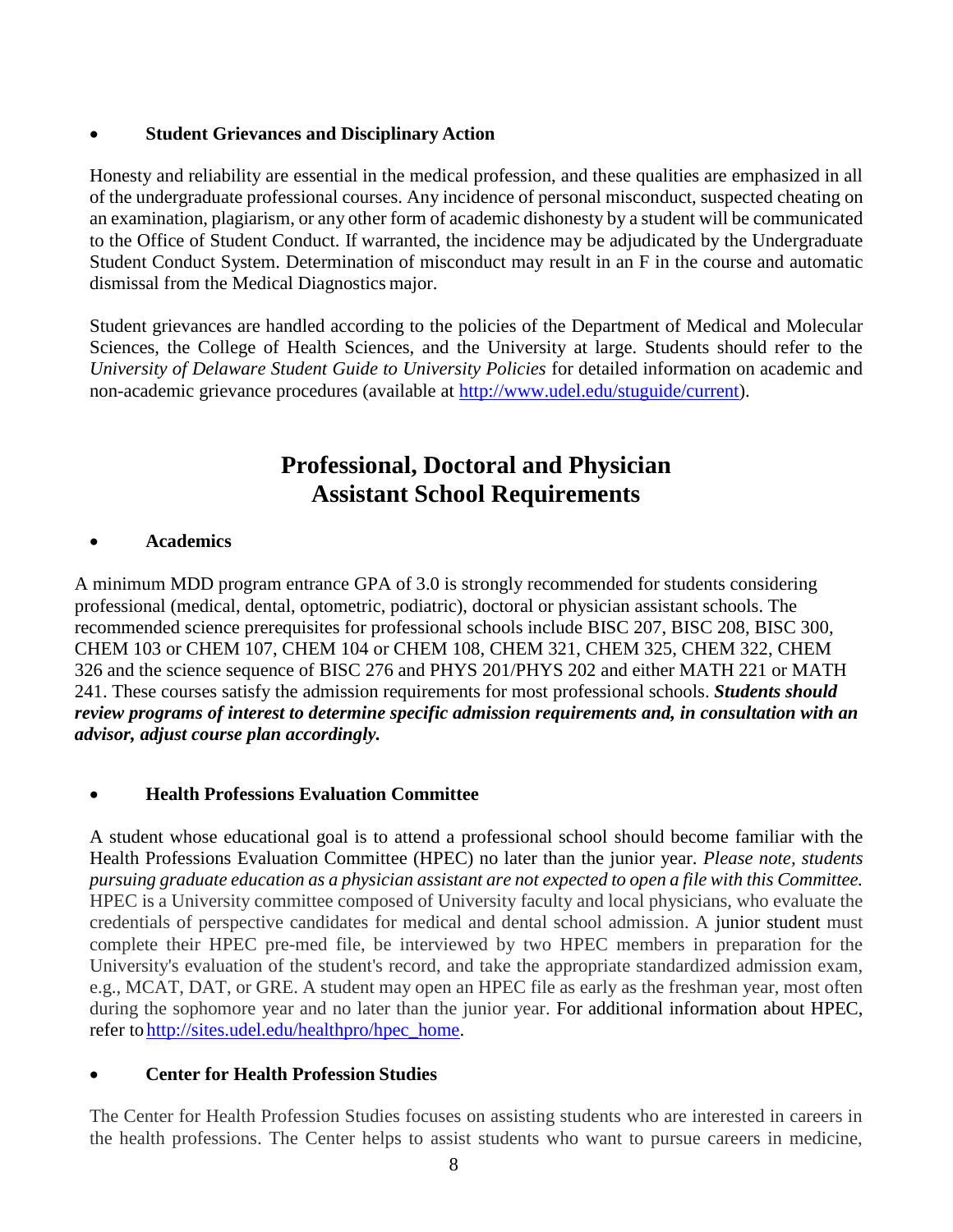dentistry, optometry, podiatry, physician assistant, advanced practice registered nurse, pharmacy, physical/occupational therapy and other health profession programs.

For additional information about the Center for Health Profession Studies, refer to [https://sites.udel.edu/healthpro.](https://sites.udel.edu/healthpro)